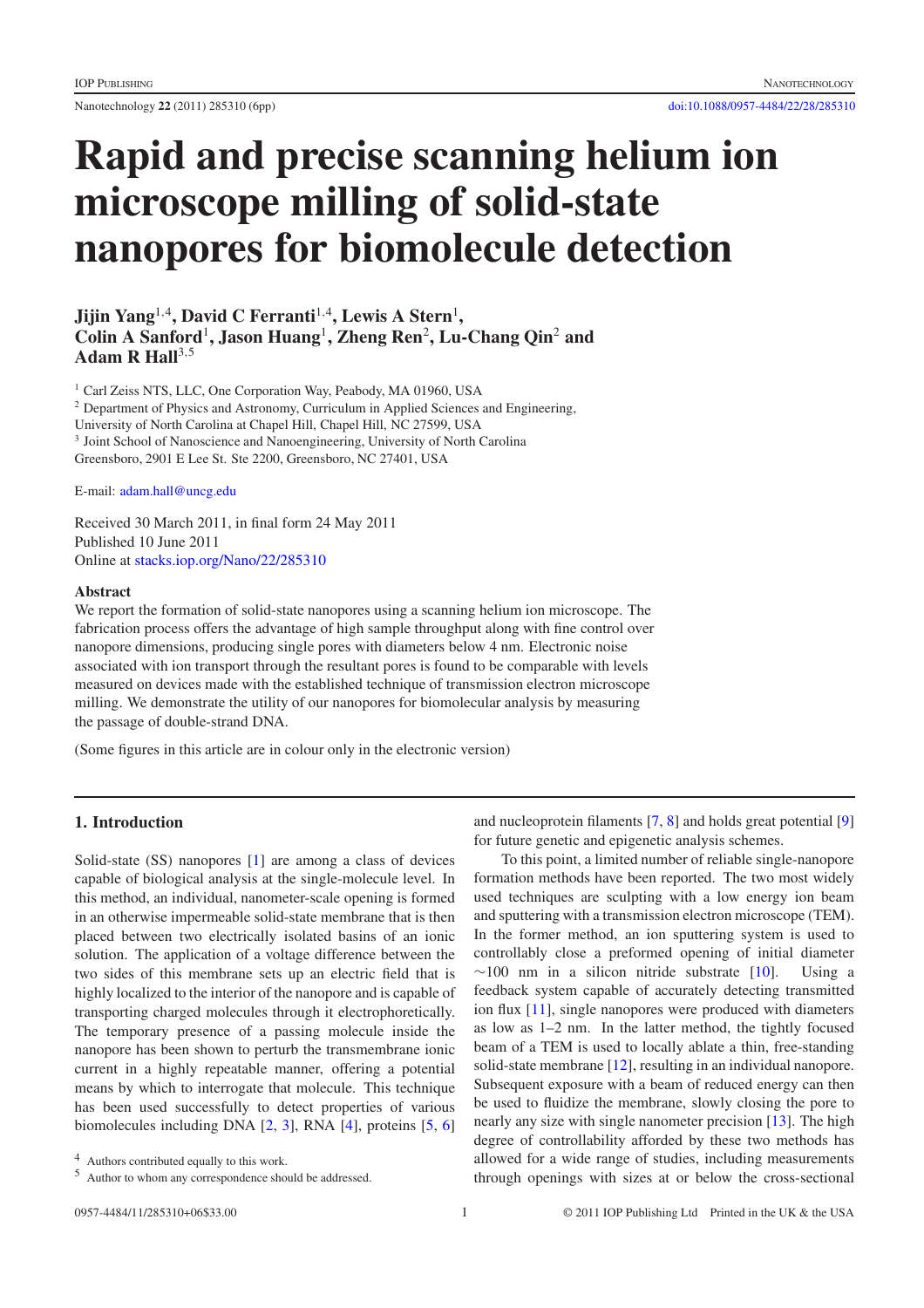<span id="page-1-0"></span>

**Figure 1.** HIM nanopore formation. (a) Schematic diagram of the scanning helium ion microscope, showing the beam path from the source to the sample. Top inset shows an image of the three atoms of the source material ('trimer') forming the source tip. Conventional imaging (blue dashed arrow) of secondary electrons is used to optimize beam conditions on the sample. Detection of secondary electrons from an underlying transmission stage (solid blue arrow) can be used to image resultant nanopores *in situ*. Bottom inset shows an example transmission image of a fabricated 5 × 5 array of ∼5 nm diameter nanopores (scale bar is 50 nm). (b) Transmission electron micrographs of four example nanopores formed with HIM milling, with average diameters of (L–R) 3.7, 6.8, 14.6 and 25.8 nm, respectively. Scale bars represent 5 nm. (c) Helium ion beam exposure time versus average diameter of the resultant nanopores (as measured from TEM images) for 162 individual pores fabricated with an ion beam current of 5 pA. (d) Transmission mode HIM image of an  $11 \times 11$  array of 5 nm diameter nanopores (write time approximately 1 min) surrounded by four patterns of ∼100 nm dimensions each. Scale bar represents 500 nm. Inset: a magnified view of the central nanopore array (scale bar is 50 nm).

diameter of the molecule being translocated [\[14–16\]](#page-5-13). However, this flexibility comes at the expense of throughput. In both techniques, only a single device chip can be processed at a time and the nanopore shrinking process is reported to take from minutes [\[10\]](#page-5-9) to over an hour [\[13\]](#page-5-12). Considering preparation and pumping time, this puts a practical limit on the number of samples that can be fabricated in a given time.

An ideal solution would be a rapid, direct patterning process with the capability of handling many sample chips at once while maintaining high fabrication resolution. Efforts towards this end have been reported, especially using focusedion-beam (FIB) milling techniques. While sub-5 nm pore formation has been demonstrated in SiC membranes, these devices have not been used successfully for biomolecular analysis [\[17,](#page-5-14) [18\]](#page-5-15), calling into question their efficacy. FIB nanopores made in SiN membranes have shown more utility towards this end, but are generally capable of reaching diameters only as low as 10–20 nm with a single, direct exposure [\[18,](#page-5-15) [19\]](#page-5-16). Gas-assisted FIB was used to fabricate pores as small as 5 nm in diameter [\[20\]](#page-5-17), but convincing effort was not made to ensure that these were through holes, and thus their use in conventional experiments is unknown. Another method reported nanopores as small as 5.5 nm but resulted in Pt deposits at the nanopore walls [\[21\]](#page-5-18), which may have important electrochemical implications in future experiments. Here, we present a fast, one-step process for fabricating nanopores in a solid-state membrane using a commercial scanning helium ion microscope  $[22]$  (HIM, figure  $1(a)$  $1(a)$ ), the Carl Zeiss Orion Plus operating with an accelerating voltage of typically 30– 35 kV. This instrument uses a source with an atomically small tip (figure  $1(a)$  $1(a)$ , top inset) to form a helium ion beam with high current and a probe size of ∼0.5 nm. With it, we are able to fabricate nanopores below 4 nm in diameter in unprocessed SiN membranes. Because our method utilizes particle-beambased lithographic patterning, it is amenable to array formation and a large sample chamber with stage motion allows multiple samples to be handled without loading/unloading cycles.

#### **2. Nanopore formation**

For our technique, free-standing SiN membranes supported across a window in a silicon chip are purchased commercially (Protochips, Raleigh, NC). Each chip is rinsed with acetone and ethanol and dried under nitrogen flow before being mounted on a custom HIM sample holder. Our present holder can handle eight individual chips, but we are limited only by the 50 mm travel of the *X*–*Y* sample stage. With the current size of our silicon support chips, this should allow up to 100 individual SiN membrane chips to be loaded at once. The holder containing the samples is treated with oxygen plasma (150 W) for 5 min and immediately loaded into the HIM sample exchange chamber, where it is exposed to an additional (integrated) air plasma (10 W) for 3 min to ensure minimal contamination before being loaded into the main chamber.

Upon loading the samples, beam conditions are set by adjusting the condenser lens, helium gas flow and aperture (figure  $1(a)$  $1(a)$ ). For the experiments presented here, the HIM beam current is adjusted to 5 pA through a 10  $\mu$ m aperture. Directly prior to pore formation at each sample window, beam focus and stigmation are optimized at a nearby area of the substrate. A brief ( $\sim$ 10 s) single spot exposure of the beam results in a milled mark on the surface that can be used as a feature to tune these conditions using conventional imaging mode (figure [1\(](#page-1-0)a), dashed blue arrow). Once corrected, the beam is blanked and the SiN membrane is moved into the beam path. Here, a computer-controlled exposure of a set time is performed, ablating material and forming the nanopore(s). After exposure, if desired, the resultant milled pattern can then be imaged directly using a transmission stage. With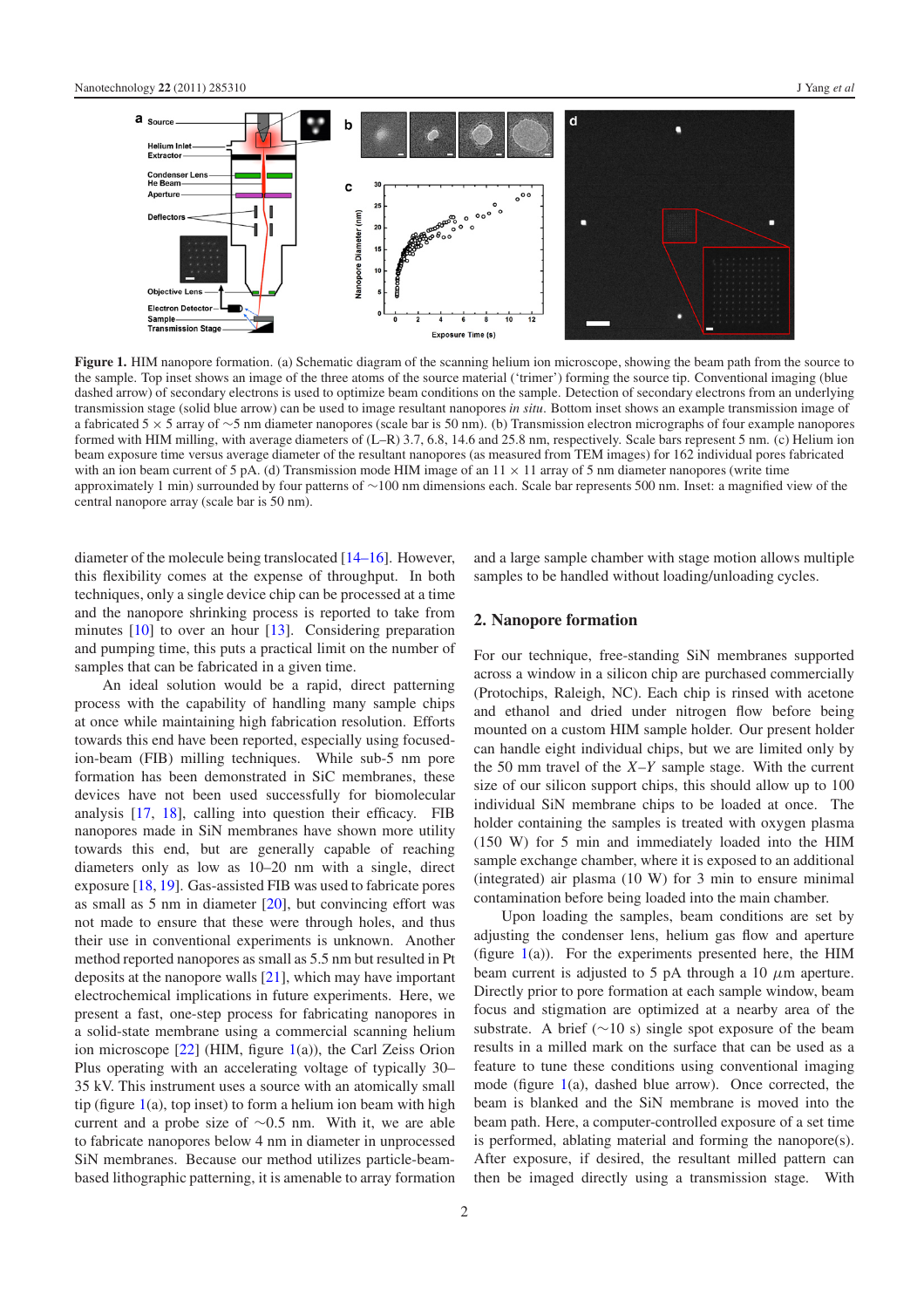transmission imaging, secondary electrons are recorded from a metal surface below the thin SiN membrane (figure  $1(a)$  $1(a)$ , solid blue arrow) rather than from the membrane itself. The presence of an opening in the membrane results in a larger number of transmitted ions and thus greater secondary electron emission, creating a bright spot in the image (figure  $1(a)$  $1(a)$ , bottom inset). We find insufficient contrast to perform conventional imaging of nanopores, as the membrane itself does not result in enough secondary electrons. For the experiments presented here, we avoid post-fabrication HIM imaging, as the ion beam may have effects on the resultant nanopore size and shape [\[19\]](#page-5-16). Instead, we analyze our nanopores using a TEM (JEOL 2010F-FasTEM) set at an accelerating voltage of 120 kV, which is generally unable to modify the SiN.

We find that the exposure time (i.e. exposure dose at constant beam current) of the HIM beam can be used to control nanopore diameter. Figure [1\(](#page-1-0)b) shows four example TEM images of nanopores fabricated with increasing amounts of exposure time. In each case, the opening is clear in the image, with the smallest nanopore observed having a diameter of 3.7 nm (figure [1\(](#page-1-0)b), left), though we note that nanopores of even smaller diameters may be attainable through further variation of microscope conditions (e.g. beam current, aperture, etc). For each nanopore, we measure the area of the opening and calculate an average diameter assuming a perfectly circular pore. We find that the average diameter of HIM-milled nanopores rises quickly and gradually slows with increasing exposure time (figure  $1(c)$  $1(c)$ ). We also find a narrow distribution of diameters  $(\pm 3 \text{ nm on average})$  resulting<br>from a given exposure. This indicates a high level of This indicates a high level of control over nanopore dimensions is attainable simply by adjusting the exposure time appropriately, suggesting that HIM milling can be used as a highly repeatable fabrication process. Furthermore, due to the lithographic nature of the process used here, we also note that large-area arrays can be made quickly while retaining the range of attainable nanopore diameters (figure  $1(d)$  $1(d)$ ).

It has been shown [\[23\]](#page-5-20) that ion milling can be described generally by the equation

$$
\log(d) = a + b \log(D)
$$

where *d* is the feature dimension (in this case, nanopore diameter), *D* is ion dose and *a* and *b* are correlation constants. We therefore expect a linear relation between total ion dose and resultant nanopore diameter on a log–log scale. However, such a plot (figure  $2(a)$  $2(a)$ ) actually shows two distinct linear regimes: a fast rate below a diameter of ∼10 nm (I) and a slower rate above that diameter (II). We account for this observation by considering nanopore shape. For nanopores with small diameter relative to the beam size, it has been observed [\[24\]](#page-5-21) that membrane thickness decreases gradually, leading inward towards short interior sidewalls (figure  $2(b)$  $2(b)$ , I) due to the fast (Gaussian) decrease of intensity measured radially from the center of the impinging beam. During milling at this stage,

<span id="page-2-1"></span>

**Figure 2.** Formation regimes and ionic current measurement. (a) Log–log plot of helium ion dose versus resultant nanopore diameter showing two distinct rate regimes; one below ∼10 nm (I) and one above (II). Blue lines are a linear fit to the data on the log scale. Red diamonds represent nanopore diameters calculated from ionic current measurements through individual nanopores. Inset shows linear *I*–*V* curves obtained from four typical nanopores with calculated diameters of 29 (red), 25 (blue), 18 (green) and 5 nm (purple), respectively. (b) Diagrammatic representation of the high (I) and low (II) milling rate regimes (top: Gaussian intensity profile of the ion beam). In regime I, the sloped membrane around the nanopore leads to a mostly direct beam incidence and therefore a high pore growth rate. In regime II, the flat sidewalls of the nanopore lead to a grazing incidence of the beam, reducing the total milling yield and thus the pore diameter growth rate.

there is a relatively high yield over most of the membrane surrounding the nanopore opening. However, as the nanopore diameter increases, the reduction in surrounding membrane thickness becomes more severe, resulting in longer interior sidewalls [\[24\]](#page-5-21) (figure [2\(](#page-2-1)b), II). In this case, the milling yield at the interior walls of the nanopore is low, since the ion beam strikes them at a grazing angle [\[25,](#page-5-22) [26\]](#page-5-23). This, combined with the loss of yield caused by the central part of the beam passing through the nanopore opening, results in a significantly lower

<span id="page-2-0"></span><sup>6</sup> We note that shorter exposure times resulted in nanopores of smaller apparent size, but we were unable to confirm that they were indeed through holes, and so we do not consider these here.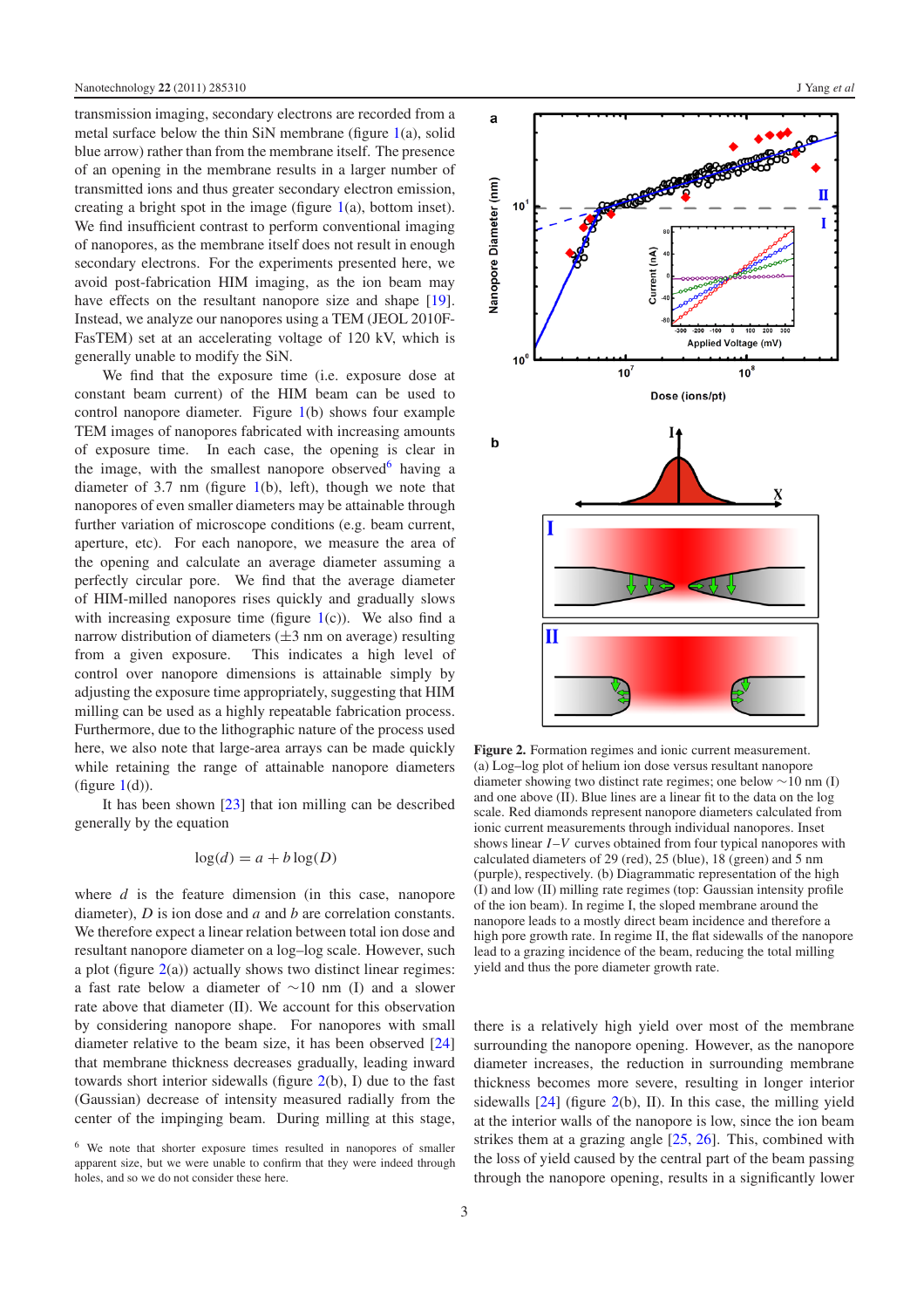overall growth rate of the pore. We therefore interpret the transition from regime I to regime II as a transition in nanopore shape from a short interior sidewall to a longer one.

## **3. Noise analysis and DNA translocations**

We now evaluate the utility of our devices for conventional nanopore experiments. In order to do this, single nanopores of varying size are fabricated in separate device chips. Each chip is treated on both sides with an oxygen plasma (100 W) before being immediately loaded into a Perspex flow cell containing two chambers with access to either side of the membrane. We then introduce an electrolyte solution containing 1 M KCl, 10 mM tris-HCl (pH 8.0) and 1 mM EDTA to each compartment and make electrical contact using Ag/AgCl electrodes attached to a patch clamp amplifier (Axon 200B, Axon Instruments) for current measurement. HIM-milled nanopores exhibit linear  $I-V$  curves (figure [2\(](#page-2-1)a), inset), like those measured in other methods [\[18,](#page-5-15) [27\]](#page-5-24). We find that the measured conductance *G* of a given nanopore varies with the total ion dose used to form it. This conductance can be used to calculate the apparent diameter *d* of each nanopore using a simplified model [\[27\]](#page-5-24):

$$
G = \frac{\pi}{4} \frac{d^2}{L} \left( (\mu_{\rm K} + \mu_{\rm Cl}) n_{\rm K} e + \mu_{\rm K} \frac{4\sigma}{d} \right)
$$

where *L* is the length of the nanopore,  $\mu_K$  and  $\mu_{Cl}$  are the electrophoretic mobilities of potassium and chloride (7.616 and  $7.909 \times 10^{-8}$  m<sup>2</sup> V<sup>-1</sup> s<sup>-1</sup>, respectively),  $n<sub>K</sub>$  is the number density of counterions,  $e$  is the elementary charge and  $\sigma$  is the surface charge density of the nanopore material. Here, we take *L* to be the thickness of the membrane (42.7 nm, as measured by ellipsometry) and  $\sigma$  as 60 mC m<sup>-2</sup>, following [\[27\]](#page-5-24). Using this, we can now plot the calculated nanopore diameter as determined from the measured ionic transport against the ion dose used in formation. Doing so (figure  $2(a)$  $2(a)$ ), we find good agreement with the trend identified through TEM imaging. We attribute the somewhat larger variation of these calculated values to our inability to take into account factors like variation in pore shape (roundness, etc).

An important aspect of these ionic transport measurements is the noise associated with them. The noise levels in TEM nanopores, for example, has been widely studied [\[14,](#page-5-13) [28–30\]](#page-5-25) because signal-to-noise ratio is of central concern to their use in biomolecule detection [\[31\]](#page-5-26). We therefore analyze the current noise in our HIM nanopores and compare them directly with ones formed by TEM in the same type of membrane. For these measurements, 100 mV was applied and current was measured across the pore at a rate of 200 kHz and low pass filtered at 100 kHz before being digitized. Figure [3\(](#page-3-0)a) shows the current power spectral density (PSD) for both a TEM and an HIM pore, each with a diameter of about 12 nm. The crossspectral noise properties between the two are similar, with the TEM nanopore level being slightly lower than that of the HIM nanopore in the intermediate frequency range. By calculating the mathematical integral of the PSD for multiple individual samples made with both methods (figure  $3(b)$  $3(b)$ ), we find that current noise in fact follows the same general trend in both

<span id="page-3-0"></span>

**Figure 3.** Ionic current noise analysis. (a) Comparison of current power spectral density (PSD) for a HIM-milled nanopore (black) and a TEM-milled nanopore (blue), showing comparable cross-spectral noise levels at 100 mV applied voltage. Both pores were ∼12 nm in diameter and the solid line is a spline fit to the data in order to make both trends clear. (b) Comparison of the integrated current PSD at 100 mV applied voltage for HIM nanopores (black diamonds) and TEM nanopores (blue circles) with various diameters, showing the same trend. The red line is a linear fit to all points and is intended as a guide to the eye.

cases. From this, we can say that the ionic current noise for HIM nanopores is comparable to that of TEM nanopores.

Finally, we show that nanopores formed with the HIM milling method are capable of biomolecule detection by measuring double-strand (ds) DNA translocations. This is the molecule most widely studied with solid-state nanopores, and can thus be considered a standard. For the experiment, we use a nanopore with diameter 24.7 nm, cleaned prior to measurement in the same way as described above. Initial characterization shows linear  $I-V$  characteristics with a resistance of 5.6 M $\Omega$ and current noise comparable to that discussed above. Next,  $\lambda$ dsDNA (48.5 kb) is loaded into the *cis*-chamber (figure [4\(](#page-4-0)a)) at a concentration of  $\sim$ 300 ng  $\mu$ 1<sup>-1</sup>. The subsequent application of a transmembrane voltage results in a series of downward spikes in the measured nanopore conductance (figure  $4(b)$  $4(b)$ ), characteristic of dsDNA translocations. Closer analysis (figure [4\(](#page-4-0)c), left) reveals structure within these events that is caused by different folding conformations of the molecule during translocation [\[2,](#page-5-1) [3\]](#page-5-2). Indeed, a histogram of all conductance data points (figure  $4(c)$  $4(c)$ , right) shows that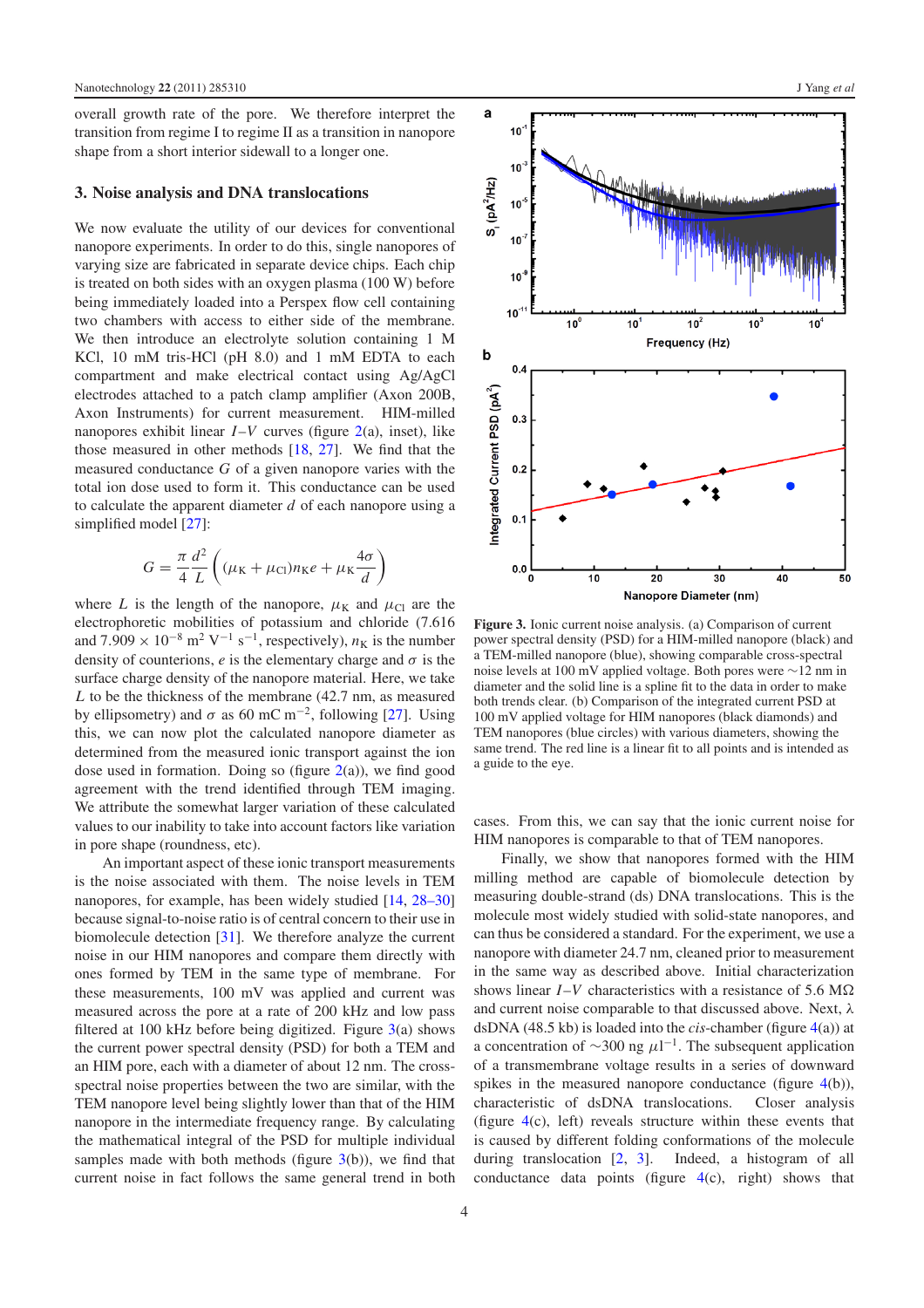<span id="page-4-0"></span>

**Figure 4.** DNA transport through HIM nanopores. (a) Schematic representation of the DNA translocation measurement. (b) A typical measured conductance trace ( $V_{app} = 200$  mV, low pass filtered at 10 kHz) revealing downward spikes after the addition of dsDNA. (c) The panel at left shows examples of individual events ( $V_{app} = 200$  mV, low pass filtered at 10 kHz), indicating the translocation of unfolded (left), partially folded (center) and folded dsDNA (right). The panel at right shows a histogram of all measured conductance points for 878 individual events. Insets show diagrammatic explanation of the adjacent peaks. (d) Average conductance blockade level (mean of the Gaussian fit to the histogram) for unfolded (red) and folded (green) dsDNA over a range of applied voltage. The histograms from 100 to 800 mV were composed of individual events numbering 508, 878, 1101, 914, 1331, 1398, 1467 and 1440, respectively. Error bars denote the sigma of the Gaussian fits. (e) Log–log plot of average event dwell time versus applied voltage. Only unfolded translocations were considered. The red line is a linear fit to the data.

the measured conductance levels fall into easily separable populations. The HIM nanopore was sufficiently stable to perform this measurement over a large range of applied voltage (100–800 mV), resulting in a total of over 9000 individual recorded events. Figure  $4(d)$  $4(d)$  shows the depth  $(\Delta G)$  of both the unfolded and singly folded conductance levels. We observe an increase in the depths of both types of events over the voltage range, in qualitative agreement with the trend found previously for unfolded translocations [\[4\]](#page-5-3). We also note that the measured dwell time of events (i.e. the time from the initial conductance drop to its return to the baseline value) exhibits a clear 1/*V* dependence (figure  $4(e)$  $4(e)$ ), as has been observed previously [\[7\]](#page-5-6).

### **4. Conclusions**

In conclusion, we have demonstrated the controlled fabrication of solid-state nanopores in thin SiN membranes using a scanning helium ion microscope. The method is highly repeatable and can achieve diameters as low as 4 nm reliably, or about 60% smaller than other one-step ion milling techniques. We showed that nanopores formed with this method are capable of ionic transport and that the current noise properties are comparable to those of pores fabricated with a TEM. Finally, we demonstrated the efficacy of HIM nanopores in biomolecule detection experiments by performing dsDNA translocations. We observed indications of DNA folding and a high level of stability, recording of over 9000 individual events over a large range of applied voltage. Our method is fast seconds of exposure even for a pore with fairly high diameter and even with the large range of attainable diameters, can produce nanopore arrays of considerable size in a brief time. The technique also allows multiple samples to be loaded into the fabrication chamber at once, reducing preparation and exchange time. Considering these factors, our HIM method